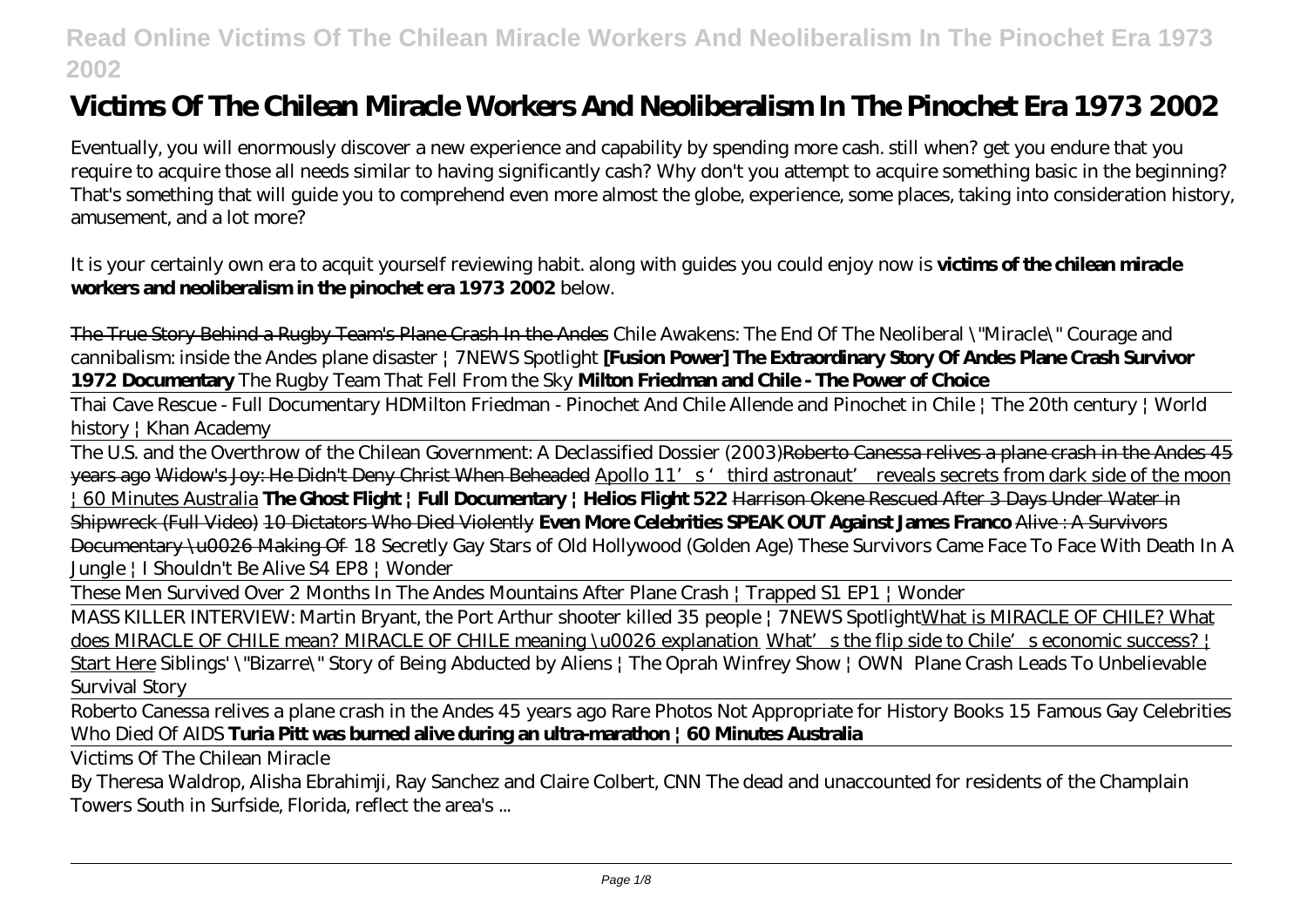A family of four, a 60-year love story, a young man with muscular dystrophy: What we know about the collapse victims Victims in Miami Condo Collapse Came From Around the World MIAMI (AP) — A Filipino-American who loved to play the piano and her Chilean husband ... who is praying for a miracle but already ...

Victims in Miami Condo Collapse Came From Around the World The identified victims are: Michael David Altman ... Bonnefoy, an 85-year-old lawyer, is the second cousin of former Chilean President and High Commissioner for Human Rights, Michelle Bachelet. Both ...

Surfside condo collapse: What we know about the victims and 128 missing people Florida officials identified the remains of three additional victims on Tuesday of the deadly ... Lisa Mozloom told the AP 'He will be fine. He's a miracle.' Manuel LaFont, 54, was a proud father ...

Three more victims of Surfside condo collapse including mom of 3 are identified The victims range in age from 4 to 92 ... She said she asked God for a miracle on the third day after the collapse. "You always have the hope that a miracle could happen," Nicole Ortiz said.

A college student, the daughter of a Miami firefighter, a family of four: What we know about the collapse victims Miami-Dade Police Director Freddy Ramirez, whose agency assumed control of the investigation, said authorities were working with the medical examiner' s office to identify the victims.

Death toll rises as bodies removed from collapsed condo Jonah's mother was not so lucky. Stacie Fang was the first victim to be identified after being taken to Aventura Hospital and Medical Center on Thursday. Three other victims identified are ...

A loving couple, the mother of a miracle, a baseball dad all victims of Surfside condo collapse The dead and unaccounted for residents of Champlain Towers South in Surfside, Florida, reflect the area's rich cultural diversity. The international tragedy has touched members of a tight-knit Jewish ...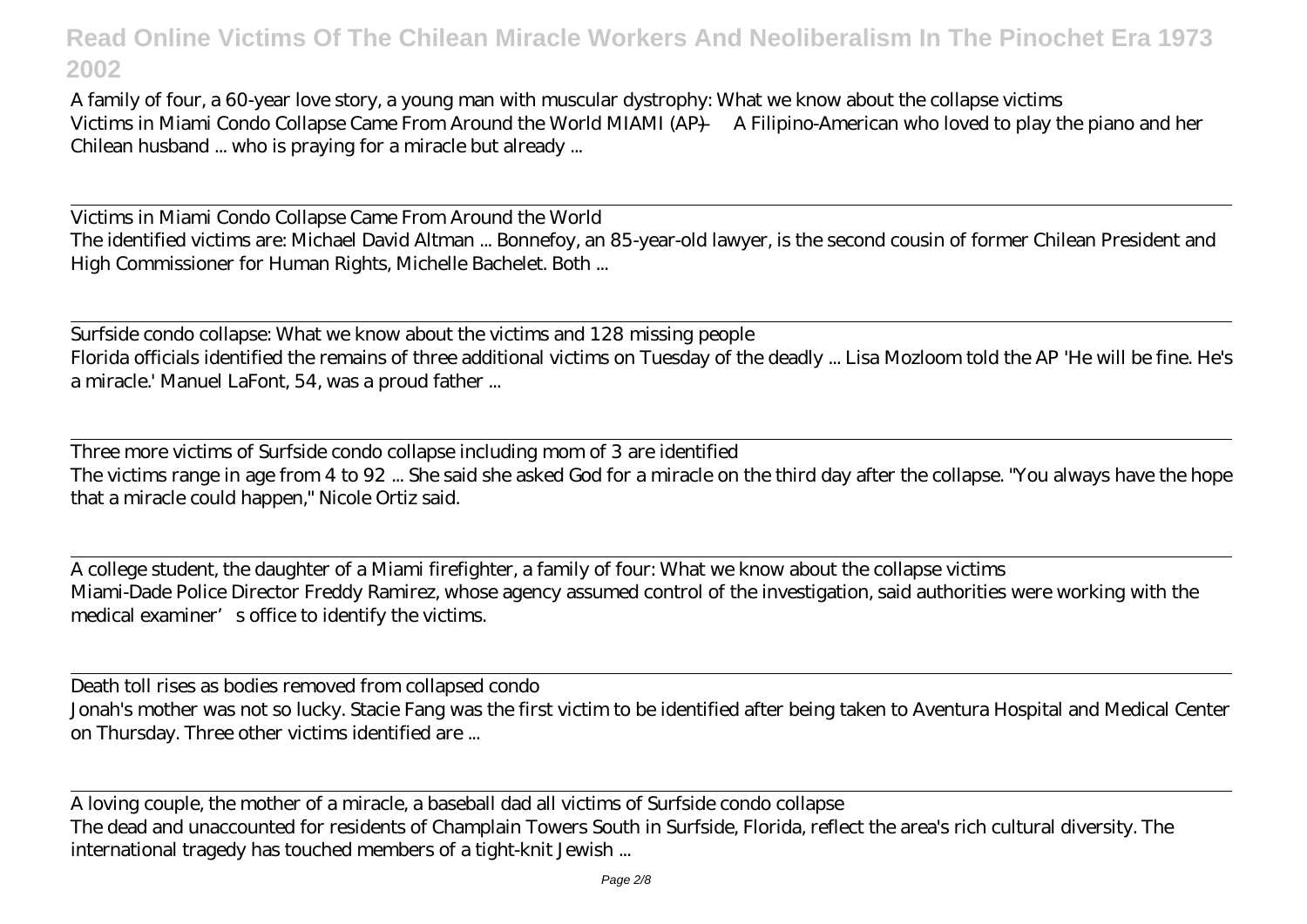What we know about victims dead and unaccounted for in the Surfside condo collapse Days after a series of violent acts stunned Greater Boston and threatened its Jewish community, residents are jolted but resolute, vowing to continue taking pride in their Jewish identity.

Boston Jews rally together after streak of attacks Rescue workers now focused on finding remains instead of survivors in the rubble of a Florida condominium collapse vowed Thursday to keep up their search for victims ... t the miracle we prayed ...

Recovery workers vow not to let up in Florida condo collapse The 7-year-old daughter of a Miami firefighter is among the victims. A North Miami Beach ... let there be a miracle,'" President Biden said on Thursday after meeting with the families of ...

What Remains of Florida Condo Will Be Demolished, Mayor Says MIAMI (AP) — A Filipino-American who loved to play the piano and her Chilean husband lived on the 10th floor of ... Among them is Richard Luna, who is praying for a miracle but already speaking of his ...

Victims in Miami condo collapse came from around the world The identified victims are: Michael David Altman ... Bonnefoy, an 85-year-old lawyer, is the second cousin of former Chilean President and High Commissioner for Human Rights, Michelle Bachelet.

Surfside condo collapse: What we know about the victims and 128 missing people MIAMI (AP) — A Filipino-American who loved to play the piano and her Chilean husband lived on the ... Among them is Richard Luna, who is praying for a miracle but already speaking of his sister ...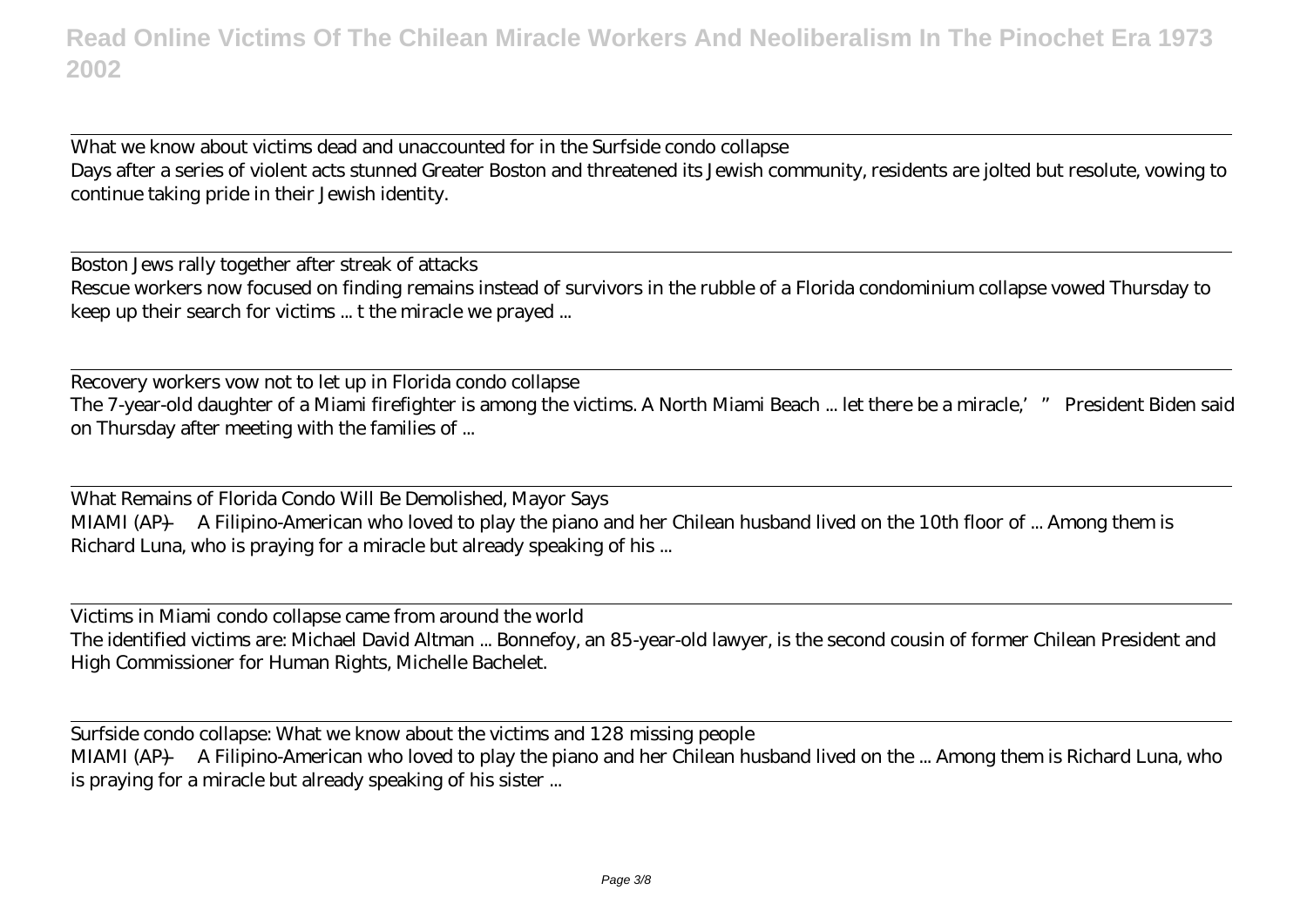Chile was the first major Latin American nation to carry out a complete neoliberal transformation. Its policies—encouraging foreign investment, privatizing public sector companies and services, lowering trade barriers, reducing the size of the state, and embracing the market as a regulator of both the economy and society—produced an economic boom that some have hailed as a "miracle" to be emulated by other Latin American countries. But how have Chile's millions of workers, whose hard labor and long hours have made the miracle possible, fared under this program? Through empirically grounded historical case studies, this volume examines the human underside of the Chilean economy over the past three decades, delineating the harsh inequities that persist in spite of growth, low inflation, and some decrease in poverty and unemployment. Implemented in the 1970s at the point of the bayonet and in the shadow of the torture chamber, the neoliberal policies of Augusto Pinochet's dictatorship reversed many of the gains in wages, benefits, and working conditions that Chile's workers had won during decades of struggle and triggered a severe economic crisis. Later refined and softened, Pinochet's neoliberal model began, finally, to promote economic growth in the mid-1980s, and it was maintained by the center-left governments that followed the restoration of democracy in 1990. Yet, despite significant increases in worker productivity, real wages stagnated, the expected restoration of labor rights faltered, and gaps in income distribution continued to widen. To shed light on this history and these ongoing problems, the contributors look at industries long part of the Chilean economy—including textiles and copper—and industries that have expanded more recently—including fishing, forestry, and agriculture. They not only show how neoliberalism has affected Chile's labor force in general but also how it has damaged the environment and imposed special burdens on women. Painting a sobering picture of the two Chiles—one increasingly rich, the other still mired in poverty—these essays suggest that the Chilean miracle may not be as miraculous as it seems. Contributors. Paul Drake Volker Frank Thomas Klubock Rachel Schurman Joel Stillerman Heidi Tinsman Peter Winn

"A fascinating, masterful, generally objective, critical examination of Chilean economic development primarily between 1973-94. Focuses on the role of the Chicago School in reshaping the economic structure and destiny of Chile during the Pinochet, Aylwin, and Frei presidencies. Describes the rise to prominence of the Chicago School actors in the Pinochet government, the implantation of the Chicago School in Chile, the two phases of power of the Chicago School actors, the progress towards a stable economy, and the return to democracy. Concludes 'that the Chicago revolution has left an indelible stamp on Chilean society's complex route towards modernity' (p. 280)"--Handbook of Latin American Studies, v. 57.

The Chile Reader makes available a rich variety of documents spanning more than five hundred years of Chilean history. Most of the selections are by Chileans; many have never before appeared in English. The history of Chile is rendered from diverse perspectives, including those of Mapuche Indians and Spanish colonists, peasants and aristocrats, feminists and military strongmen, entrepreneurs and workers, and priests and poets. Among the many selections are interviews, travel diaries, letters, diplomatic cables, cartoons, photographs, and song lyrics. Texts and images, each introduced by the editors, provide insights into the ways that Chile's unique geography has shaped its national identity, the country's unusually violent colonial history, and the stable but autocratic republic that emerged after independence from Spain. They shed light on Chile's role in the world economy, the social impact of economic modernization, and the enduring problems of deep inequality. The Reader also covers Chile's bold experiments with reform and revolution, its subsequent descent into one of Latin America's most ruthless Cold War dictatorships, and its much-admired transition to democracy and a market economy in the years since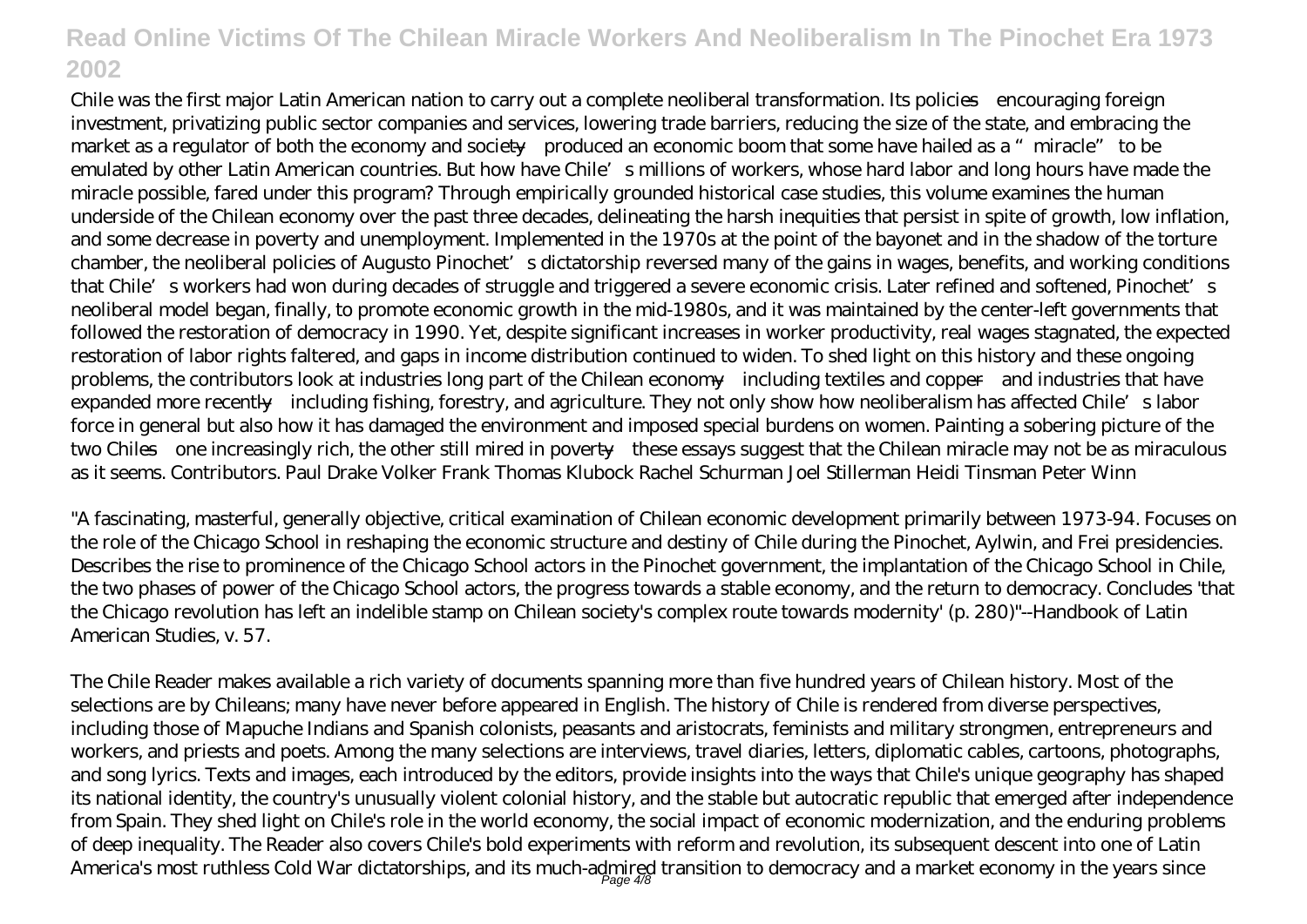#### dictatorship.

NEW YORK TIMES BESTSELLER • A harrowing, moving memoir of the 1972 plane crash that left its survivors stranded on a glacier in the Andes—and one man's quest to lead them all home—now in a special edition for 2022, commemorating the fiftieth anniversary of the crash, featuring a new introduction by the author "In straightforward, staggeringly honest prose, Nando Parrado tells us what it took—and what it actually felt like—to survive high in the Andes for seventy-two days after having been given up for dead."—Jon Krakauer, author of Into the Wild "In the first hours there was nothing, no fear or sadness, just a black and perfect silence." Nando Parrado was unconscious for three days before he woke to discover that the plane carrying his rugby team to Chile had crashed deep in the Andes, killing many of his teammates, his mother, and his sister. Stranded with the few remaining survivors on a lifeless glacier and thinking constantly of his father's grief, Parrado resolved that he could not simply wait to die. So Parrado, an ordinary young man with no particular disposition for leadership or heroism, led an expedition up the treacherous slopes of a snowcapped mountain and across forty-five miles of frozen wilderness in an attempt to save his friends' lives as well as his own. Decades after the disaster, Parrado tells his story with remarkable candor and depth of feeling. Miracle in the Andes, a first-person account of the crash and its aftermath, is more than a riveting tale of truelife adventure; it is a revealing look at life at the edge of death and a meditation on the limitless redemptive power of love.

Salt in the Sand is a compelling historical ethnography of the interplay between memory and state violence in the formation of the Chilean nation-state. The historian and anthropologist Lessie Jo Frazier focuses on northern Chile, which figures prominently in the nation's history as a site of military glory during the period of national conquest, of labor strikes and massacres in the late nineteenth century and early twentieth, and of state detention and violence during World War II and the Cold War. It was also the site of a mass-grave excavation that galvanized the national human rights movement in 1990, during Chile's transition from dictatorship to democracy. Frazier analyzes the creation of official and alternative memories of specific instances of state violence in northern Chile from 1890 to the present, tracing how the form and content of those memories changed over time. In so doing, she shows how memory works to create political subjectivities mobilized for specific political projects within what she argues is the always-ongoing process of nation-state formation. Frazier's broad historical perspective on political culture challenges the conventional periodization of modern Chilean history, particularly the idea that the 1973 military coup marked a radical break with the past. Analyzing multiple memories of state violence, Frazier innovatively shapes social and cultural theory to interpret a range of sources, including local and national government archives, personal papers, popular literature and music, interviews, architectural and ceremonial commemorations, and her ethnographic observations of civic associations, women's and environmental groups, and human rights organizations. A masterful integration of extensive empirical research with sophisticated theoretical analysis, Salt in the Sand is a significant contribution to interdisciplinary scholarship on human rights, democratization, state formation, and national trauma and reconciliation.

Reckoning with Pinochet is the first comprehensive account of how Chile came to terms with General Augusto Pinochet's legacy of human rights atrocities. An icon among Latin America's "dirty war" dictators, Pinochet had ruled with extreme violence while building a loyal social base. Hero to some and criminal to others, the general cast a long shadow over Chile's future. Steve J. Stern recounts the full history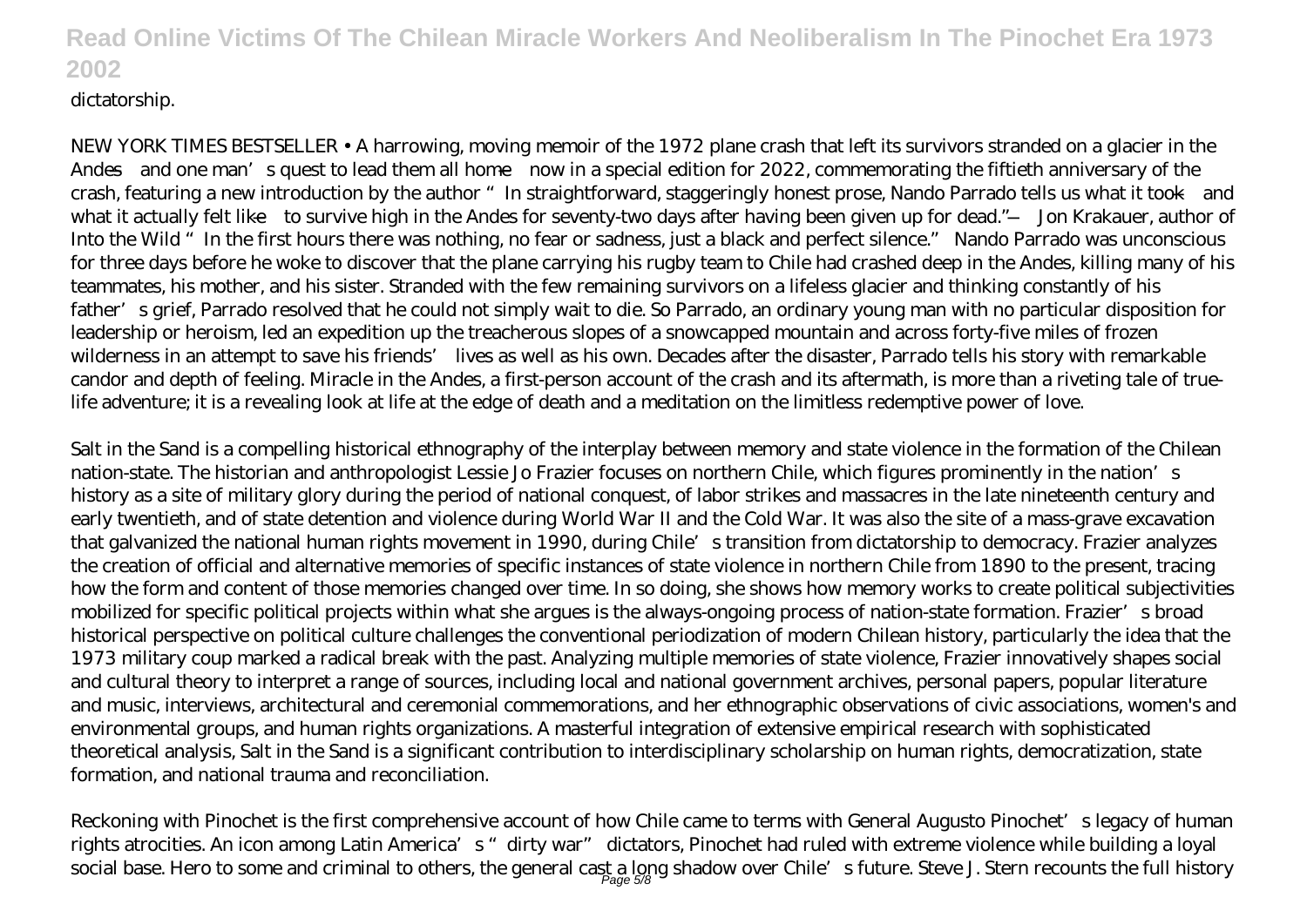of Chile's democratic reckoning, from the negotiations in 1989 to chart a post-dictatorship transition; through Pinochet's arrest in London in 1998; the thirtieth anniversary, in 2003, of the coup that overthrew President Salvador Allende; and Pinochet's death in 2006. He shows how transnational events and networks shaped Chile's battles over memory, and how the Chilean case contributed to shifts in the world culture of human rights. Stern's analysis integrates policymaking by elites, grassroots efforts by human rights victims and activists, and inside accounts of the truth commissions and courts where top-down and bottom-up initiatives met. Interpreting solemn presidential speeches, raucous street protests, interviews, journalism, humor, cinema, and other sources, he describes the slow, imperfect, but surprisingly forceful advance of efforts to revive democratic values through public memory struggles, despite the power still wielded by the military and a conservative social base including the investor class. Over time, resourceful civil-society activists and select state actors won hard-fought, if limited, gains. As a result, Chileans were able to face the unwelcome past more honestly, launch the world's first truth commission to examine torture, ensnare high-level perpetrators in the web of criminal justice, and build a public culture of human rights. Stern provides an important conceptualization of collective memory in the wake of national trauma in this magisterial work of history.

During the two years just before the 1998 arrest in London of General Augusto Pinochet, the historian Steve J. Stern had been in Chile collecting oral histories of life under Pinochet as part of an investigation into the form and meaning of memories of state-sponsored atrocities. In this compelling work, Stern shares the recollections of individual Chileans and draws on their stories to provide a framework for understanding memory struggles in history. "A thoughtful, nuanced study of how Chileans remember the traumatic 1973 coup by Augusto Pinochet against Salvador Allende and the nearly two decades of military government that followed. . . . In light of the recent revelations of American human rights abuses of Iraqi prisoners, [Stern's] insights into the legacies of torture and abuse in the Chilean prisons of the 1970s certainly have contemporary significance for any society that undergoes a national trauma."—Publishers Weekly "This outstanding work of scholarship sets a benchmark in the history of state terror, trauma, and memory in Latin America."—Thomas Miller Klubock, American Historical Review "This is a book of uncommon depth and introspection. . . . Steve J. Stern has not only advanced the memory of the horrors of the military dictatorship; he has assured the place of Pinochet's legacy of atrocity in our collective conscience."—Peter Kornbluh, author of The Pinochet File: A Declassified Dossier on Atrocity and Accountability "Steve J. Stern's book elegantly recounts the conflicted recent history of Chile. He has found a deft solution to the knotty problem of evenhandedness in representing points of view so divergent they defy even the most careful attempts to portray the facts of the Pinochet period. He weaves a tapestry of memory in which narratives of horror and rupture commingle with the sincere perceptions of Chileans who remember Pinochet's rule as salvation. The facts are there, but more important is the understanding we gain by knowing how ordinary Chileans—Pinochet's supporters and his victims—work through their unresolved past."—John Dinges, author of The Condor Years: How Pinochet and His Allies Brought Terrorism to Three Continents

Battling for Hearts and Minds is the story of the dramatic struggle to define collective memory in Chile during the violent, repressive dictatorship of General Augusto Pinochet, from the 1973 military coup in which he seized power through his defeat in a 1988 plebiscite. Steve J. Stern provides a riveting narration of Chile's political history during this period. At the same time, he analyzes Chileans' conflicting interpretations of events as they unfolded. Drawing on testimonios, archives, Truth Commission documents, radio addresses,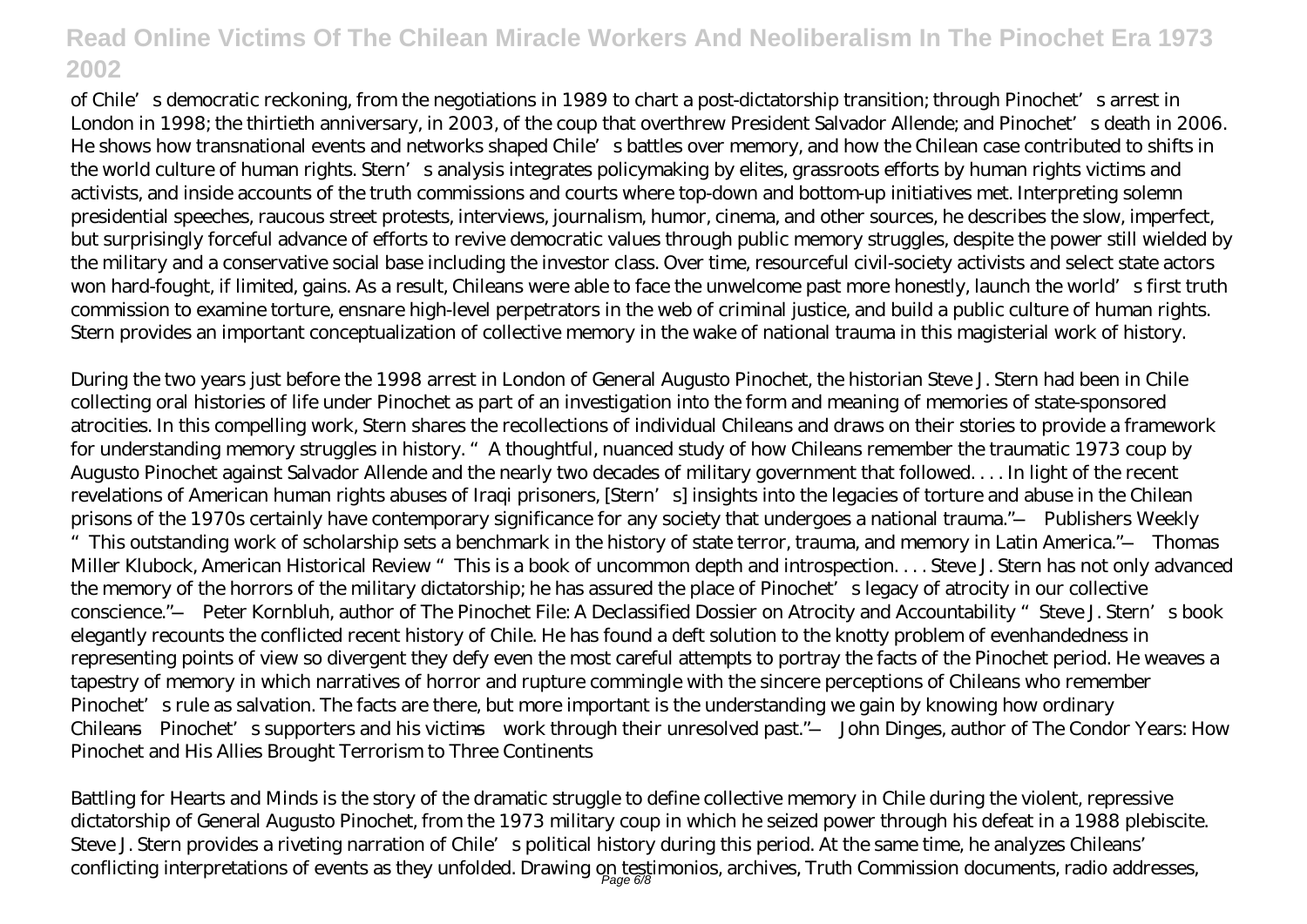memoirs, and written and oral histories, Stern identifies four distinct perspectives on life and events under the dictatorship. He describes how some Chileans viewed the regime as salvation from ruin by Leftists (the narrative favored by Pinochet's junta), some as a wound repeatedly reopened by the state, others as an experience of persecution and awakening, and still others as a closed book, a past to be buried and forgotten. In the 1970s, Chilean dissidents were lonely "voices in the wilderness" insisting that state terror and its victims be recognized and remembered. By the 1980s, the dissent had spread, catalyzing a mass movement of individuals who revived public dialogue by taking to the streets, creating alternative media, and demanding democracy and human rights. Despite long odds and discouraging defeats, people of conscience—victims of the dictatorship, priests, youth, women, workers, and others—overcame fear and succeeded in creating truthful public memories of state atrocities. Recounting both their efforts and those of the regime's supporters to win the battle for Chileans' hearts and minds, Stern shows how profoundly the struggle to create memories, to tell history, matters. Battling for Hearts and Minds is the second volume in the trilogy The Memory Box of Pinochet's Chile. The third book will examine Chileans' efforts to achieve democracy while reckoning with Pinochet's legacy.

This book explores how women in the Chilean workforce and social activists describe and understand globalization and neoliberalism and their impact on their nation and the lives of Chilean women. By examining national policies, quantitative measures of development, and how various women in the labor force and political and community organizations perceive and live within the Chilean economy, Clark shows the dynamic relationship between national and international policies and gender inequality and women's empowerment. In addition to historic and contemporary data analysis on Chile's economic commitment to neoliberalism since the 1970s, Clark discusses how women have benefited in neoliberal Chile through wage labor and how that has impacted their relationships within the home and within their communities. In addition to working full-time, these women were committed to full-time activism to promote equality and provide a backlash against neoliberal economic policies. Overall, therefore, globalization and neoliberalism have had a profound impact on women in Chilean society. On the one hand, opportunities have been opened for many women, but, on the other, limitations and suffering have been imposed on just as many, if not more. An unfortunate consequence of these processes is that class differences among women have been exacerbated. In particular, most women have become Victims of Time. Still, many women remain Warriors for Change whose political and social activism provide hope for a better Chile.

Throughout the colonial period the Spanish crown made numerous unsuccessful attempts to conquer Araucanía, Chile's southern borderlands region. Contested Nation argues that with Chilean independence, Araucanía—because of its status as a separate nationstate—became essential to the territorial integrity of the new Chilean Republic. This book studies how Araucanía's indigenous inhabitants, the Mapuche, played a central role in the new Chilean state's pursuit of an expansionist policy that simultaneously exalted indigenous bravery while relegating the Mapuche to second-class citizenship. It also examines other subaltern groups, particularly bandits, who challenged the nation-state's monopoly on force and were thus regarded as criminals and enemies unfit for citizenship in Chilean society. Pilar M. Herr's work advances our understanding of early state formation in Chile by viewing this process through the lens of Chilean-Mapuche relations. She provides a thorough historical context and suggests that Araucanía was central to the process of post-independence nation building and territorial expansion in Chile.